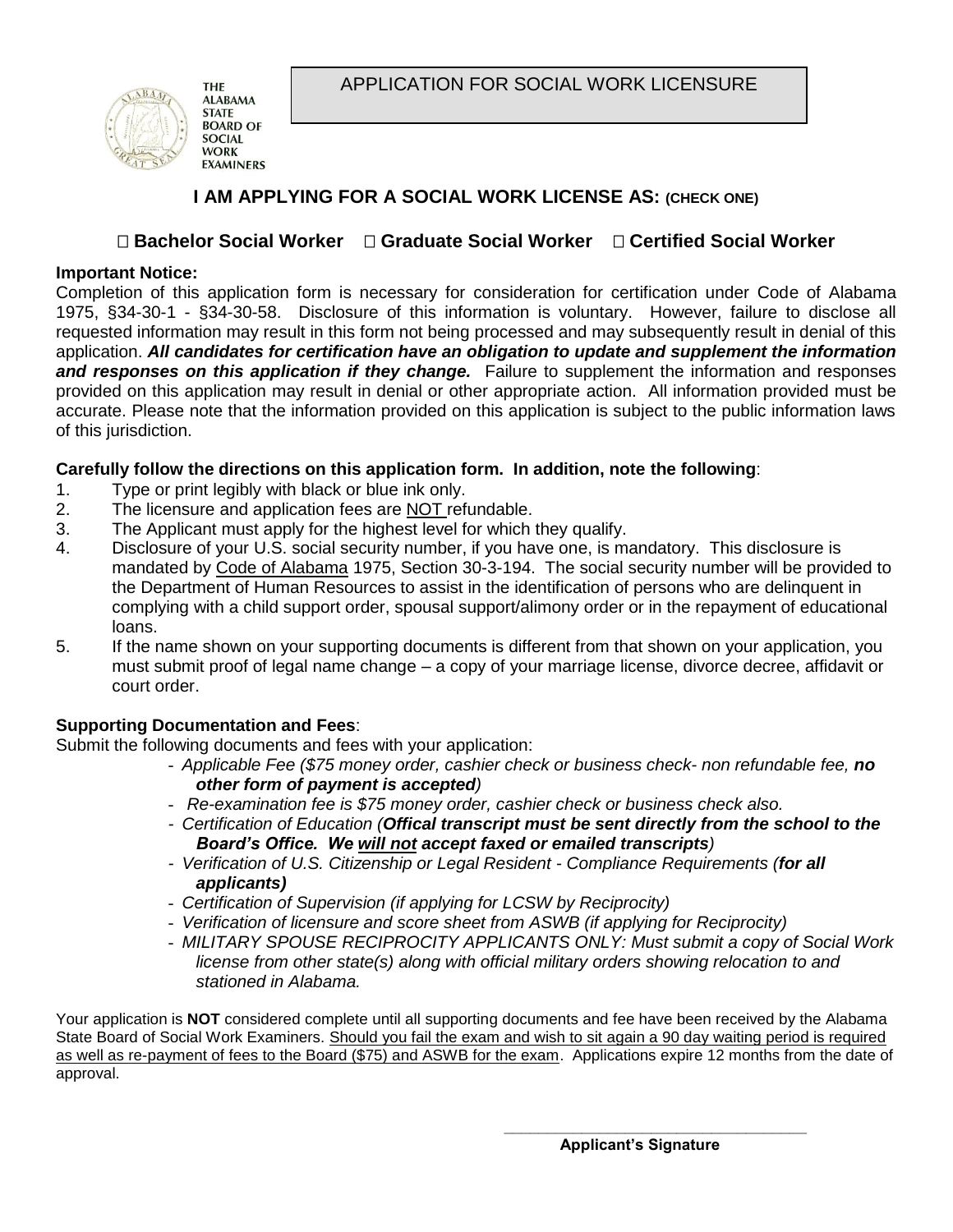#### **PART I: Applicant Identifying Information**

**Complete this section of the form by providing all of the requested information. Please print your name exactly as you wish it to be on your license. You must notify the Board of Social Work Examiners, in writing, of any address or name changes after you file this application in order to receive any further information.** 

| order to receive any further imormation.   |                             |                                                                       |                                                                                                     |                   |  |                           |
|--------------------------------------------|-----------------------------|-----------------------------------------------------------------------|-----------------------------------------------------------------------------------------------------|-------------------|--|---------------------------|
| 1. Last Name                               |                             | 2. First Name                                                         | 3. Middle                                                                                           | 4. Suffix         |  | 5. Social Security Number |
|                                            |                             |                                                                       |                                                                                                     |                   |  |                           |
|                                            |                             |                                                                       |                                                                                                     |                   |  |                           |
|                                            |                             | 6. Current Address (If PO Box, Must provide street address as well)   |                                                                                                     |                   |  |                           |
|                                            |                             |                                                                       |                                                                                                     |                   |  |                           |
|                                            |                             |                                                                       |                                                                                                     |                   |  |                           |
|                                            |                             |                                                                       | 7. Permanent Mailing Address including postal code (if different from Current address listed above) |                   |  |                           |
|                                            |                             |                                                                       |                                                                                                     |                   |  |                           |
| 8. Business Mailing Address                |                             |                                                                       |                                                                                                     |                   |  |                           |
|                                            |                             |                                                                       |                                                                                                     |                   |  |                           |
|                                            |                             |                                                                       |                                                                                                     |                   |  |                           |
| 9. Please list County:                     |                             |                                                                       |                                                                                                     |                   |  |                           |
| <b>Identify Preferred mailing address.</b> |                             | □ Current                                                             | $\Box$ Permanent                                                                                    | <b>Q</b> Business |  |                           |
|                                            |                             | Note: The preferred mailing address shall be available to the public. |                                                                                                     |                   |  |                           |
|                                            |                             |                                                                       | 10. Identify any maiden name, surname, or any other names or aliases you have been known by or used |                   |  |                           |
|                                            |                             | and identify the reason for your name change.                         |                                                                                                     |                   |  |                           |
|                                            |                             |                                                                       |                                                                                                     |                   |  |                           |
|                                            |                             |                                                                       |                                                                                                     |                   |  |                           |
|                                            |                             |                                                                       |                                                                                                     |                   |  |                           |
|                                            |                             |                                                                       | 11. Place of Birth (List City, County, State or other Jurisdiction, Country)                        | 12. Date of Birth |  | 13.                       |
|                                            |                             |                                                                       |                                                                                                     | <b>MM/DD/YYYY</b> |  | $\Box$ Male               |
|                                            |                             |                                                                       |                                                                                                     |                   |  | $\Box$ Female             |
|                                            |                             |                                                                       |                                                                                                     |                   |  |                           |
| 14. Contact Information                    |                             |                                                                       |                                                                                                     |                   |  |                           |
|                                            |                             |                                                                       |                                                                                                     |                   |  |                           |
| (a)                                        | <b>Telephone Numbers:</b>   |                                                                       |                                                                                                     |                   |  |                           |
| Daytime:                                   |                             |                                                                       |                                                                                                     |                   |  |                           |
|                                            |                             |                                                                       |                                                                                                     |                   |  |                           |
|                                            | Evening:                    |                                                                       |                                                                                                     |                   |  |                           |
|                                            |                             |                                                                       |                                                                                                     |                   |  |                           |
| (b)                                        | E-mail address (optional) : |                                                                       |                                                                                                     |                   |  |                           |
|                                            |                             |                                                                       |                                                                                                     |                   |  |                           |
| (c) Fax number (optional):                 |                             |                                                                       |                                                                                                     |                   |  |                           |

#### **PART II: Education Information**

| 1. Name of last secondary<br>school attended: | 2. Last secondary school location<br>(city, and state jurisdiction) |            |                                                              | 3. Date of Graduation:<br>Or Date of GED<br>(check one)                                                                       |                                      |  |
|-----------------------------------------------|---------------------------------------------------------------------|------------|--------------------------------------------------------------|-------------------------------------------------------------------------------------------------------------------------------|--------------------------------------|--|
|                                               |                                                                     |            |                                                              | Jurisdiction where earned:                                                                                                    |                                      |  |
|                                               |                                                                     |            |                                                              | Year<br><b>Month</b>                                                                                                          |                                      |  |
|                                               |                                                                     |            | 4. Post Secondary Education History:<br>chronological order. | Starting with your undergraduate education, list ALL schools, colleges and universities attended, whether completed or not in |                                      |  |
| <b>COLLEGE OR UNIVERSITY</b><br><b>NAME</b>   | <b>LOCATION</b><br>(city, state,                                    |            | <b>DATES OF ATTENDANCE</b>                                   | <b>GRADUATED?</b><br>YES/NO                                                                                                   | <b>DEGREE</b><br><b>EARNED/MAJOR</b> |  |
| (Undergraduate and Graduate)                  | country)                                                            | FROM:      | TO:                                                          | If no, number of credit hours<br>earned?                                                                                      |                                      |  |
|                                               |                                                                     | Month/Year | Month/Year                                                   |                                                                                                                               |                                      |  |
|                                               |                                                                     |            |                                                              |                                                                                                                               |                                      |  |
|                                               |                                                                     |            |                                                              |                                                                                                                               |                                      |  |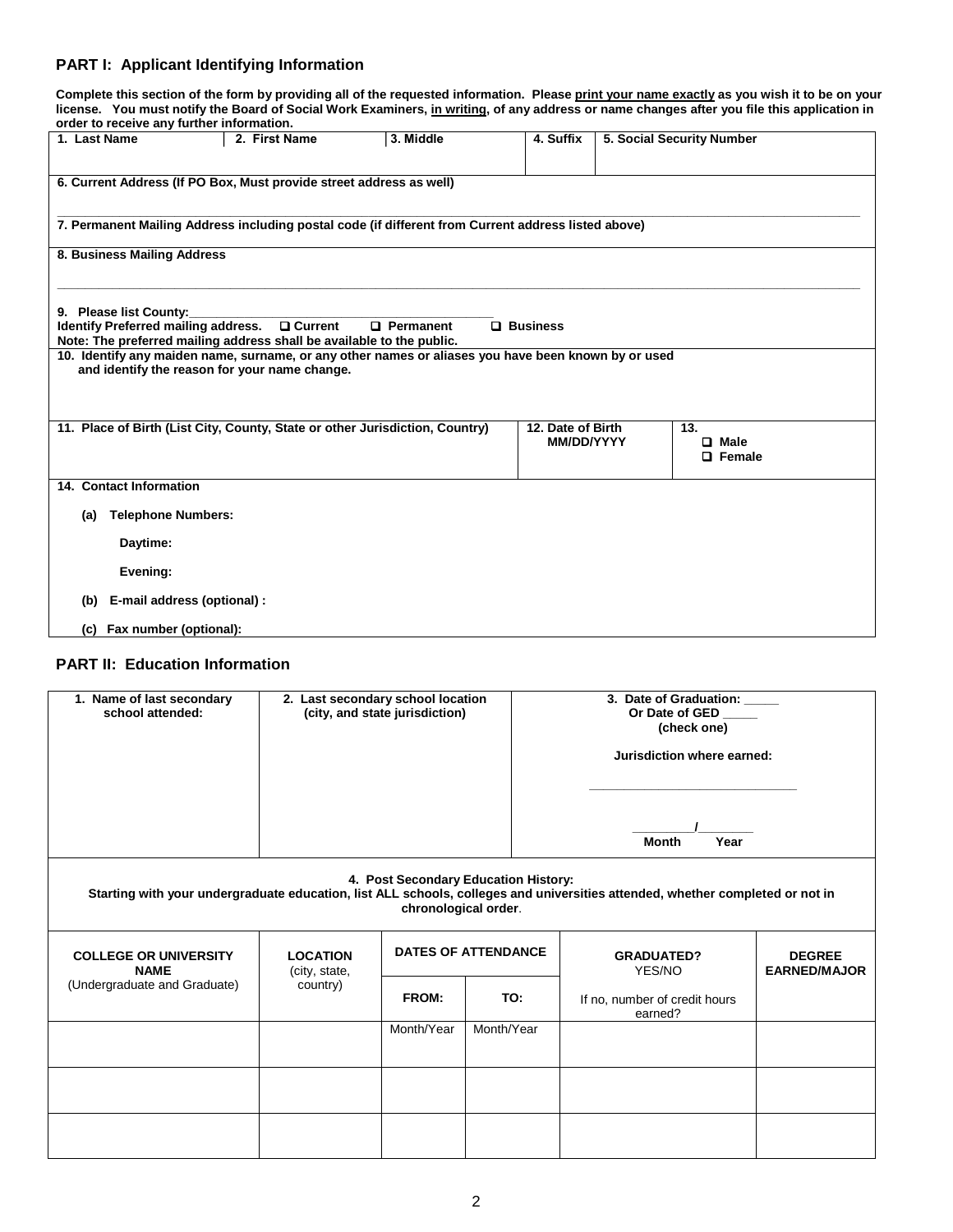#### **PART III: Record of Licensure Information**

**If you have ever been licensed, certified or registered to practice in the profession for which you are now making application, or held** *any other* **professional license, certification or registration complete the information requested below. You must identify the method by which you obtained your professional license(s) – i.e. 1. licensure by examination, 2. score transfer, 3. endorsement, 4. grandparent/waiver provision, or 5. reciprocity – in the appropriate column. If you have ever held a temporary, trainee or apprenticeship license, or a permit, it must be listed here also. You must include jurisdictions both within and outside the United States. Failure to disclose all licenses, certifications or registrations held may result in denial of your application or other appropriate action.**

| <b>Jurisdiction</b>                                                                      | <b>Title of License</b> | <b>License Number/</b><br><b>Name on License</b> | <b>How License</b><br>Obtained (List<br>applicable<br>number from<br>above) | Date of<br>Original<br>(Initial)<br><b>Issuance</b> | If license is not<br>current and in good<br>standing, explain<br>below or on a<br>separate sheet |
|------------------------------------------------------------------------------------------|-------------------------|--------------------------------------------------|-----------------------------------------------------------------------------|-----------------------------------------------------|--------------------------------------------------------------------------------------------------|
| <b>Jurisdiction of original</b><br>(Initial) licensure:                                  |                         |                                                  |                                                                             |                                                     |                                                                                                  |
| Jurisdiction of current<br>licensure where you most<br>recently have been<br>practicing: |                         |                                                  |                                                                             |                                                     |                                                                                                  |
| Other jurisdictions of<br>licensure:                                                     |                         |                                                  |                                                                             |                                                     |                                                                                                  |
|                                                                                          |                         |                                                  |                                                                             |                                                     |                                                                                                  |
|                                                                                          |                         |                                                  |                                                                             |                                                     |                                                                                                  |
|                                                                                          |                         |                                                  |                                                                             |                                                     |                                                                                                  |
|                                                                                          |                         |                                                  |                                                                             |                                                     |                                                                                                  |

#### **PART IV: Record of Licensure Examination**

**If you have ever taken a licensure examination, in this state or any other state, for the profession for which you are now making application, you must complete the information requested below. Each examination attempt must be shown. Failure to disclose an examination attempt may result in the denial of your application or other appropriate action.**

| <b>Name of Examination</b><br>Note: If an examination is<br>administered in parts, each part<br>should be listed separately. | <b>Jurisdiction</b> | <b>Date of Examination</b> | <b>Passed/Failed/Other</b><br>(If other, please explain) |
|------------------------------------------------------------------------------------------------------------------------------|---------------------|----------------------------|----------------------------------------------------------|
|                                                                                                                              |                     |                            |                                                          |
|                                                                                                                              |                     |                            |                                                          |
|                                                                                                                              |                     |                            |                                                          |
|                                                                                                                              |                     |                            |                                                          |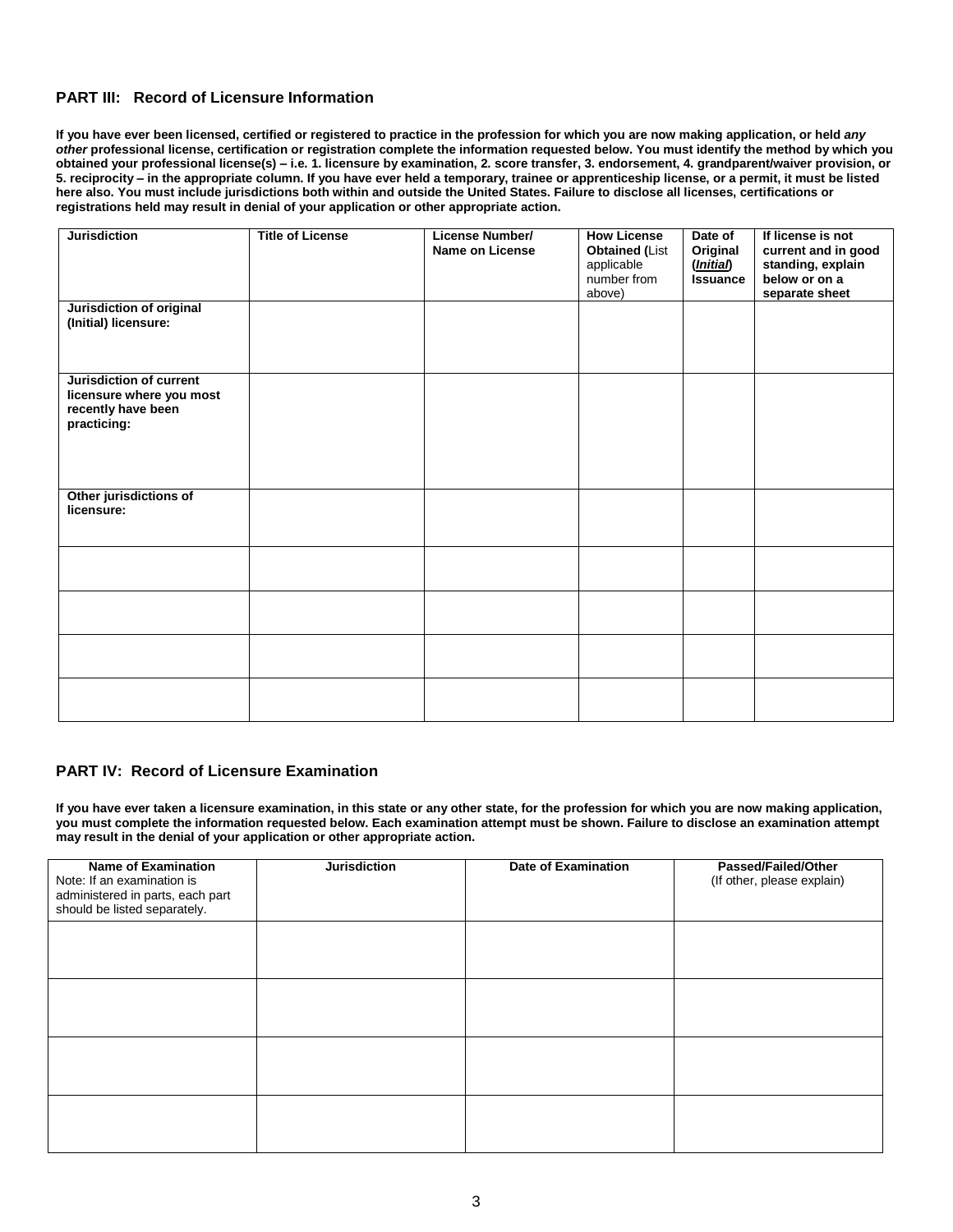#### **PART V: Work History/Practical Experience**

**Complete each of the following items. List all employment chronologically since graduation from an accredited college or university to the present, beginning with the date of graduation. If you have never been employed, insert "N/A" for Not Applicable in Box 1. You are authorized to photocopy this form if additional space is required.** 

| Explain any breaks in employment history of greater than 6 months. |                                   |                                                |
|--------------------------------------------------------------------|-----------------------------------|------------------------------------------------|
| Name of Business/ Institution:<br>$1-$                             |                                   | <b>Job Title:</b>                              |
|                                                                    |                                   |                                                |
| Address/Phone Number of Business/Institution:                      |                                   |                                                |
|                                                                    |                                   | <b>Description of Duties Performed:</b>        |
|                                                                    |                                   |                                                |
|                                                                    |                                   |                                                |
|                                                                    |                                   |                                                |
|                                                                    |                                   |                                                |
| Date of Employment:                                                | Hours worked per week:            | Reason for employment termination/resignation? |
|                                                                    |                                   |                                                |
| FROM: __ __ / __ __                                                |                                   |                                                |
| $- --$<br>TO:                                                      | Type of employment:               |                                                |
|                                                                    |                                   |                                                |
|                                                                    | $\Box$ Full-time $\Box$ Part-time |                                                |
|                                                                    |                                   |                                                |
| Name of Business/ Institution:<br>2.                               |                                   | Job Title:                                     |
|                                                                    |                                   |                                                |
|                                                                    |                                   |                                                |
| Address/Phone Number of Business/Institution:                      |                                   | <b>Description of Duties Performed:</b>        |
|                                                                    |                                   |                                                |
|                                                                    |                                   |                                                |
|                                                                    |                                   |                                                |
|                                                                    |                                   |                                                |
| Date of Employment:                                                | Hours worked per week:            | Reason for employment termination/resignation? |
|                                                                    |                                   |                                                |
| FROM: __ __ / __ __                                                |                                   |                                                |
| $- --$<br>TO:                                                      | Type of employment:               |                                                |
|                                                                    |                                   |                                                |
|                                                                    | $\Box$ Full-time $\Box$ Part-time |                                                |
|                                                                    |                                   |                                                |
| <b>Name of Business/Institution:</b><br>3.                         |                                   | <b>Job Title:</b>                              |
|                                                                    |                                   |                                                |
|                                                                    |                                   |                                                |
|                                                                    |                                   |                                                |
| Address/Phone Number of Business/Institution:                      |                                   | <b>Description of Duties Performed:</b>        |
|                                                                    |                                   |                                                |
|                                                                    |                                   |                                                |
|                                                                    |                                   |                                                |
|                                                                    |                                   |                                                |
| Date of Employment:                                                | Hours worked per week:            | Reason for employment termination/resignation? |
|                                                                    |                                   |                                                |
| FROM: __ __ / __ __                                                |                                   |                                                |
|                                                                    |                                   |                                                |
| TO:<br>$\frac{\frac{1}{2}}{2}$                                     | Type of employment:               |                                                |
|                                                                    | $\Box$ Full-time $\Box$ Part-time |                                                |
|                                                                    |                                   |                                                |
| Name of Business/ Institution:<br>4.                               |                                   | Job Title:                                     |
|                                                                    |                                   |                                                |
|                                                                    |                                   |                                                |
| Address/Phone Number of Business/Institution:                      |                                   | <b>Description of Duties Performed:</b>        |
|                                                                    |                                   |                                                |
|                                                                    |                                   |                                                |
|                                                                    |                                   |                                                |
|                                                                    |                                   |                                                |
| Date of Employment:                                                | Hours worked per week:            | Reason for employment termination/resignation? |
|                                                                    |                                   |                                                |
| $FROM:$ __ __/ __ __                                               |                                   |                                                |
|                                                                    |                                   |                                                |
| $-1$ $-$<br>TO:                                                    | Type of employment:               |                                                |
|                                                                    | $\Box$ Full-time $\Box$ Part-time |                                                |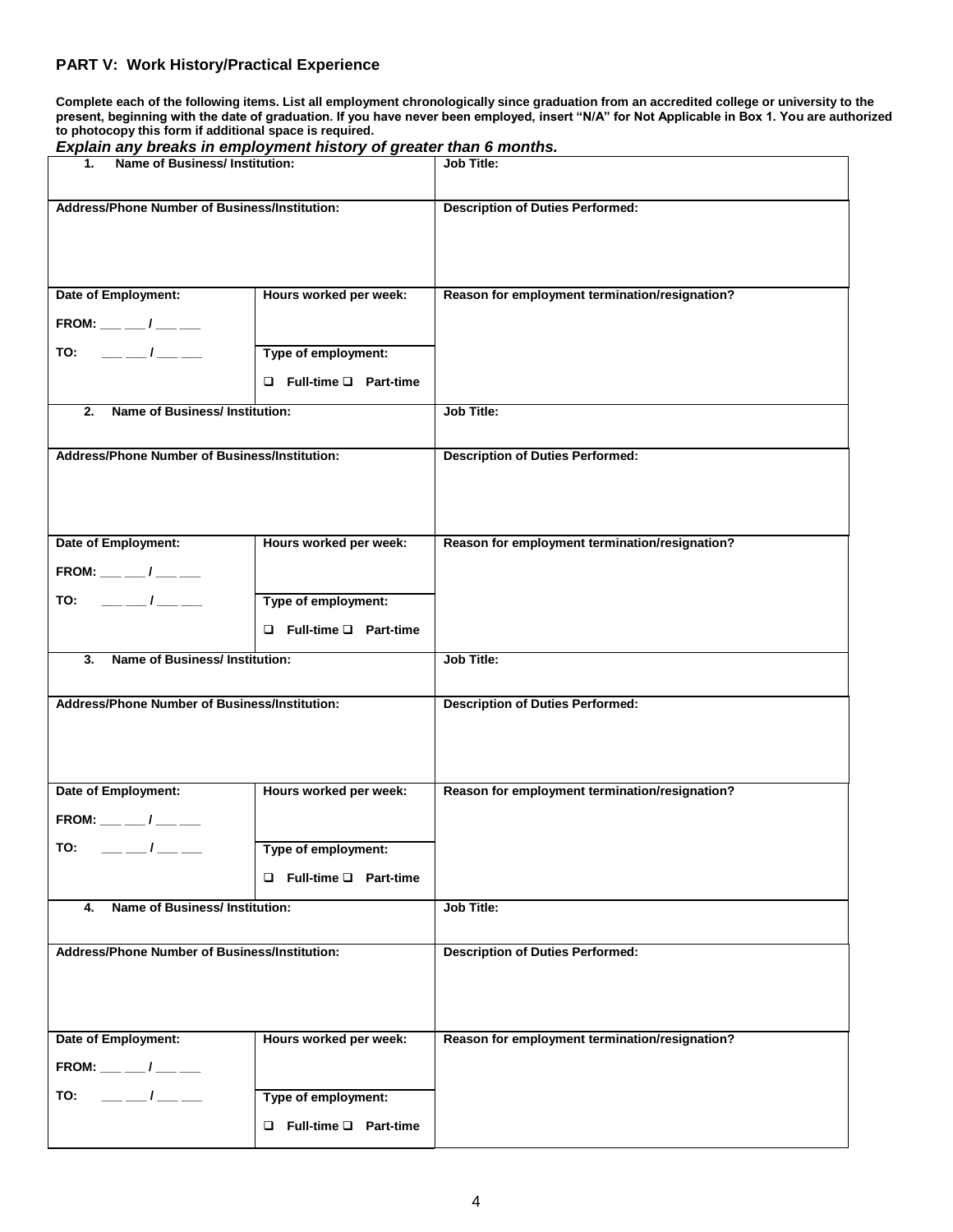#### **PART VI: Personal History Information**

**Please answer each of the following questions by putting a check () in the appropriate box on the right. You must answer each question with a "Yes" or "No" response as no other response is acceptable. All "Yes" answers MUST be explained in detail in a separate SIGNED and NOTARIZED affidavit. The affidavit should include all relevant dates and identify the relevant jurisdiction and/or entity involved. Failure to disclose any of the requested information may result in the denial of your application or other appropriate action.** 

| 1.  | Have you ever had any application for any professional license refused or denied by any                                                                                                                 |                                  |
|-----|---------------------------------------------------------------------------------------------------------------------------------------------------------------------------------------------------------|----------------------------------|
|     | licensing authority?                                                                                                                                                                                    | YES Q NO Q                       |
| 2.  | Have you ever been refused or denied the privilege of taking an examination required for any                                                                                                            | YES, Affidavit on file □         |
|     | professional licensure?                                                                                                                                                                                 | YES Q NO Q                       |
|     |                                                                                                                                                                                                         | YES. Affidavit on file $\Box$    |
| 3.  | Have you ever been dropped, suspended, placed on probation, expelled, fined or requested to                                                                                                             |                                  |
|     | resign from any post secondary educational program in which you were enrolled?                                                                                                                          | YES Q NO Q                       |
|     |                                                                                                                                                                                                         | YES, Affidavit on file □         |
| 4.  | Have you ever been placed on probation, restrictions, suspension, revocation, modification,                                                                                                             |                                  |
|     | allowed to resign, requested to leave temporarily or permanently, or otherwise acted against by                                                                                                         | YES O NO O                       |
|     | any professional training program prior to completing the training?                                                                                                                                     | YES, Affidavit on file $\Box$    |
|     | 5.                                                                                                                                                                                                      |                                  |
|     | Have you ever voluntarily surrendered your Social Work license?                                                                                                                                         | YES O NO O                       |
|     |                                                                                                                                                                                                         | YES, Affidavit on file Q         |
|     | Have you ever allowed your Social Work license to lapse, or had a limited license issued by<br>6.                                                                                                       |                                  |
|     | any licensing authority?                                                                                                                                                                                | YES Q NO Q                       |
|     |                                                                                                                                                                                                         | YES, Affidavit on file □         |
| 7.  | Have you ever voluntarily surrendered any other professional license?                                                                                                                                   |                                  |
|     |                                                                                                                                                                                                         | YES Q NO Q                       |
|     |                                                                                                                                                                                                         | YES, Affidavit on file □         |
| 8.  | Have you ever allowed any other professional license to lapse, or had a limited license issued                                                                                                          |                                  |
|     | by any other licensing authority?                                                                                                                                                                       | YES O NO O                       |
|     | Has your Social Work license ever been revoked?                                                                                                                                                         | YES, Affidavit on file $\square$ |
| 9.  |                                                                                                                                                                                                         | YES O NO O                       |
|     |                                                                                                                                                                                                         | YES, Affidavit on file □         |
|     | 10. Have you ever been the subject of disciplinary action with regard to your Social Work practice?                                                                                                     |                                  |
|     |                                                                                                                                                                                                         | YES Q NO Q                       |
|     |                                                                                                                                                                                                         | YES, Affidavit on file $\Box$    |
|     | 11. Has your Social Work practice ever been restricted or terminated by any licensing authority,                                                                                                        |                                  |
|     | association, licensed medical facility, or have you ever voluntarily or involuntarily resigned or                                                                                                       |                                  |
|     | withdrawn from such association to avoid imposition of such measures?                                                                                                                                   | YES O NO O                       |
|     |                                                                                                                                                                                                         | YES, Affidavit on file □         |
|     |                                                                                                                                                                                                         |                                  |
|     | 12. Have you ever had any other professional license revoked?                                                                                                                                           | YES Q NO Q                       |
|     |                                                                                                                                                                                                         | YES, Affidavit on file $\Box$    |
|     | 13. Have you ever been the subject of disciplinary action by any licensing agency with regard to any                                                                                                    |                                  |
|     | other professional license?                                                                                                                                                                             | YES OI NO O                      |
|     |                                                                                                                                                                                                         | YES, Affidavit on file $\Box$    |
|     | 14. To your knowledge have any unresolved or pending complaints ever been filed against you with                                                                                                        |                                  |
|     | any Social Work licensing agency, Health association, or hospital/clinic?                                                                                                                               |                                  |
|     |                                                                                                                                                                                                         | YES Q NO Q                       |
|     | 15. Is there any disciplinary action pending against you by any licensing jurisdiction, the USDA,                                                                                                       | YES, Affidavit on file □         |
|     | Drug Enforcement Agency, or any state drug enforcement authority? If YES, where and when?                                                                                                               | YES Q NO Q                       |
|     |                                                                                                                                                                                                         | YES, Affidavit on file $\Box$    |
|     | 16. Have you ever been charged with or convicted (including a nolo contendere plea or guilty plea)                                                                                                      |                                  |
|     | of a felony (or criminal offense) in any state or in federal court (other than minor traffic                                                                                                            |                                  |
|     | violations) whether or not sentence was imposed or suspended?                                                                                                                                           |                                  |
|     | If YES, in addition to the affidavit, attach a certified copy of the court records regarding your conviction,                                                                                           |                                  |
|     | the nature of the offense date of discharge, if applicable, as well as a statement from the probation or                                                                                                | YES Q NO Q                       |
|     | parole officer.                                                                                                                                                                                         | YES, Affidavit on file $\Box$    |
|     | 17. Have you ever been pardoned from a felony or any criminal conviction?                                                                                                                               |                                  |
|     |                                                                                                                                                                                                         | YES Q NO Q                       |
|     |                                                                                                                                                                                                         | YES, Affidavit on file $\Box$    |
| 18. | Have you ever had a record expunged from a felony or any criminal conviction?                                                                                                                           |                                  |
|     |                                                                                                                                                                                                         | YES Q NO Q                       |
|     |                                                                                                                                                                                                         | YES, Affidavit on file $\Box$    |
|     | 19. Have you ever been charged with or convicted (including a nolo contendere plea or guilty plea)                                                                                                      |                                  |
|     | of child/adult abuse whether or not sentence was imposed or suspended?                                                                                                                                  | YES Q NO Q                       |
|     |                                                                                                                                                                                                         | YES, Affidavit on file $\Box$    |
|     | 20. Have you ever been charged with or convicted (including a nolo contendere plea or guilty plea)<br>of a violation of any federal or state drug law(s) or rule(s) whether or not sentence was imposed |                                  |
|     | or suspended?                                                                                                                                                                                           | YES Q NO Q                       |
|     |                                                                                                                                                                                                         | YES, Affidavit on file $\Box$    |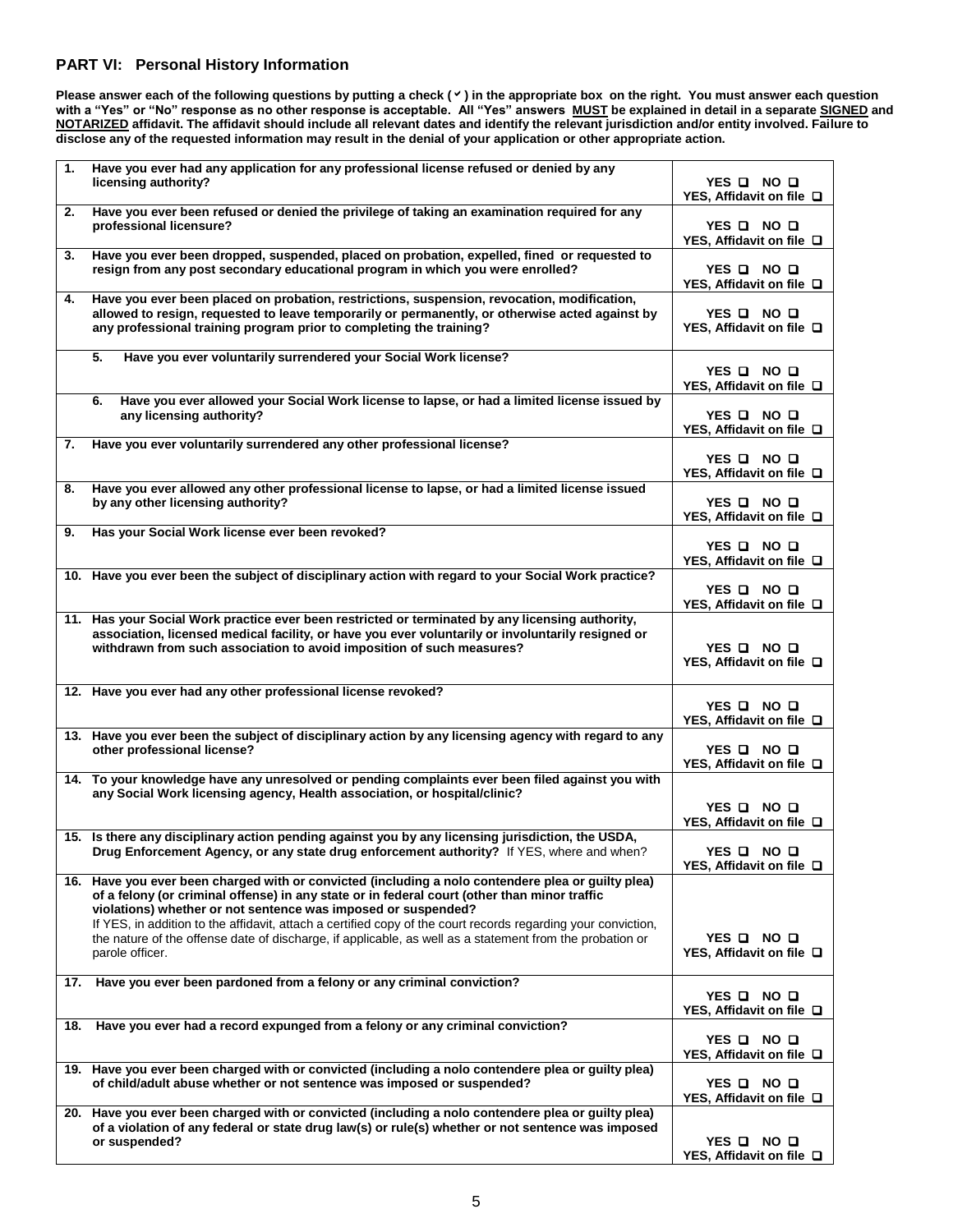|     | 21. Have you ever been named as a defendant to a civil suit related to your profession <i>(i.e.</i> |                               |
|-----|-----------------------------------------------------------------------------------------------------|-------------------------------|
|     | malpractice)?                                                                                       | YES O NO O                    |
|     |                                                                                                     | YES, Affidavit on file □      |
| 22. | Have you ever been court-martialed or discharged other than honorably from the armed                |                               |
|     | service?                                                                                            | YES DI NO DI                  |
|     |                                                                                                     | YES, Affidavit on file □      |
|     | 23. Have you ever been terminated from a position with a city, county, state or federal entity?     |                               |
|     |                                                                                                     | YES Q NO Q                    |
|     |                                                                                                     | YES, Affidavit on file $\Box$ |
|     | 24. Have you ever been asked or chosen to resign in order to avoid termination?                     |                               |
|     |                                                                                                     | YES O NO O                    |
|     |                                                                                                     | YES, Affidavit on file □      |
|     | 25. Since becoming a licensed social worker, have you been out of compliance with the Code of       |                               |
|     | Ethics?                                                                                             | YES O NO O                    |
|     |                                                                                                     | YES, Affidavit on file □      |
| 26. | MILITARY SPOUSE RECIPROCITY APPLICANTS ONLY: If applying for reciprocity and are a                  |                               |
|     | military spouse, please check the box that best applies: Are you married to and living with an      |                               |
|     | active duty member of the United States Armed Forces who is or will be relocated to and             | YES OI NO OI                  |
|     | stationed in the State of Alabama under official military orders?                                   |                               |

#### **PART VII: Certifying Statement**

"By virtue of filing this application, I do solemnly swear or affirm that I am of good moral character, and that I understand the instructions and terms as set forth in this application form, that I have personally completed this form, that the information given in this application is true, correct, and complete to the best of my knowledge. I hereby authorize the Alabama State Board of Social Work Examiners to verify any and all information contained in this application, including information maintained in applicable data banks, and to transmit this information to the licensing authority of the state to which this application is made. I authorize the licensing authority of the state where application is submitted to review state files pertaining to my licensure/certification and practice, and all law enforcement records, administrative records, motor vehicle records, and court documents to confirm the accuracy and completeness of the information provided herein. This application and signature shall act as authorization of entities in possession of applicable information to release such information to the licensing authority. **I further certify that I have read the Code of Ethics as prescribed by the Alabama State Board of Social Work Examiners and will adhere to said code of ethics from this date forward."**

| Signature of Applicant (Do not print) | Subscribed and sworn to before me this |  |  |
|---------------------------------------|----------------------------------------|--|--|
|                                       | day of $\sqrt{a}$<br>. 20              |  |  |
| Printed Name of Applicant             | Notary Public                          |  |  |
| Date                                  | My commission expires: _________       |  |  |

Send signed and notarized application and application fee to:

**ALABAMA STATE BOARD OF SOCIAL WORK EXAMINERS PO BOX 301620 MONTGOMERY, AL 36130-1620**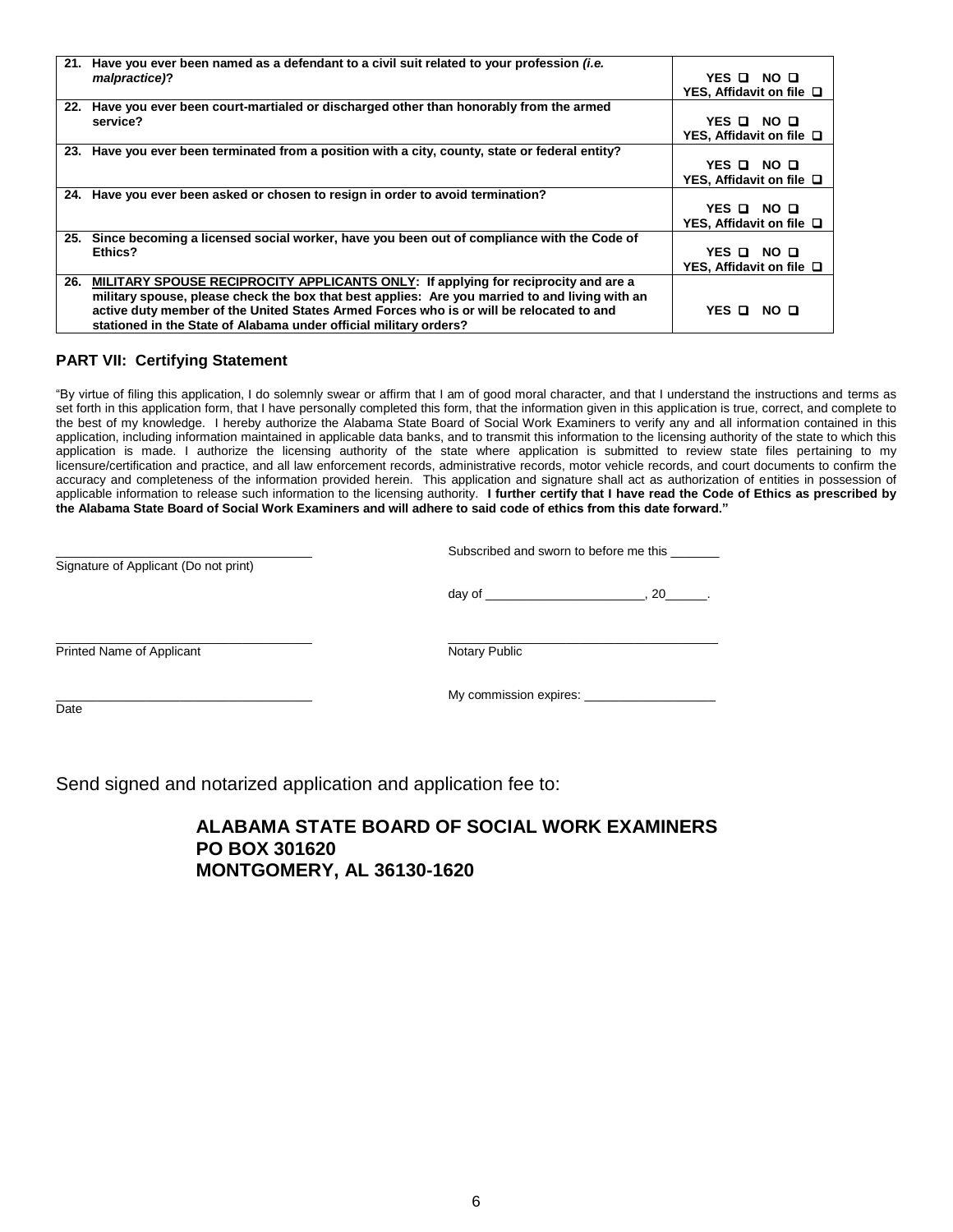## **U.S. Citizen or Legal Resident COMPLIANCE REQUIREMENTS**

### **IMMIGRATION:**

Act No. 2011-535 as amended by Act No. 2012-491 and now codified as Section 31-13-1, et seq., of the Code of Alabama 1975 is referred to as Alabama's Immigration Law or the Beason-Hammon Act and imposes certain requirements on persons applying for or renewing a professional license. Specifically, Section 31-13-29 of the Code of Alabama 1975 requires that applicants applying for or renewing a professional license must demonstrate his or her United States citizenship, or if not a United States Citizen, his or her lawful presence in the United States. The Immigration Law also provides that a citizen shall not be required to demonstrate citizenship for subsequent transactions. Please see the next page for two lists of documents, one to demonstrate a person's United States citizenship or the other to demonstrate lawful presence in the United States. You must select your appropriate status, choose the appropriate document(s) from the list of documents, staple a **copy** of the selected document(s) to this form and return all of this information to this office along with the application.

*Check the appropriate section for US citizen or non-citizen, and check the document that you are submitting to prove US citizenship or lawful presence in the US.*

| <b>SS#:</b><br><b>NAME:</b>                                                                     |
|-------------------------------------------------------------------------------------------------|
| I am a United States (US) Citizen. I am submitting the attached copy of my document to prove    |
| citizenship:                                                                                    |
| Driver's License or Non-driver's Identification (ID) card issued by Alabama (AL) Dept of        |
| Public Safety or equivalent governmental agency of another state within US, provided that the   |
| governmental agency of another state requires proof of lawful presence in US as condition of    |
| issuance                                                                                        |
| Birth Certificate indicating birth in US or one of its territories                              |
| Pertinent pages of a valid or expired US Passport identifying the person and person's passport  |
| number, or the person's US passport                                                             |
| US Naturalization documents or number of the certificate of naturalization                      |
| Other documents or methods of proof of US citizenship issued by the federal government          |
| pursuant to the Immigration and Nationality Act of 1952, as amended                             |
| Bureau of Indian Affairs card number, tribal treaty card number or tribal enrollment number     |
| Consular report of birth abroad of a citizen of the US                                          |
| Certificate of citizenship issued by the US Citizenship and Immigration Services                |
| Certification of report of birth issued by US Dept of State                                     |
| An American Indian card, with KIC classification, issued by US Dept of Homeland Security        |
| Final adoption decree showing person's name and US birthplace                                   |
| Official US military record of service showing applicant's place of birth in the US             |
| Extract from a US hospital record of birth created at the time of the person's birth indicating |
| the place of birth in the US                                                                    |
| AL-verify                                                                                       |
| Valid Uniformed Services Privileges and ID Card                                                 |
| Other form of ID that the AL Dept of Revenue authorizes, through an administrative rule         |
| promulgated pursuant to the AL Admin Procedure Act, to be used to demonstrate or confirm a      |
| person's US citizenship or lawful presence in US as condition of issuance                       |
|                                                                                                 |
| I am NOT a United States Citizen. I am submitting the attached copy of my                       |
| document to prove lawful presence:                                                              |
| Valid, unexpired (a) Alabama driver's license or (b) Alabama non-driver ID card                 |
| Valid tribal enrollment card or other form of tribal ID bearing a photograph or other biometric |
| identifier                                                                                      |
| Any valid US federal or state government issued ID document bearing a photograph or other       |
| biometric identifier, including a valid Uniformed Services Privileges and ID Card if issued by  |
| an entity that requires proof of lawful presence in US before issuance. Please specify          |
| Foreign passport with an unexpired US Visa and a corresponding stamp or notation by the US      |
| Dept of Homeland Security indicating the bearer's admission to the US                           |
| Foreign passport issued by a visa waiver country with the corresponding entry stamp and         |
| unexpired duration of stay annotation or an I-94W form by US Dept of Homeland Security          |
| indicating bearer's admission to US                                                             |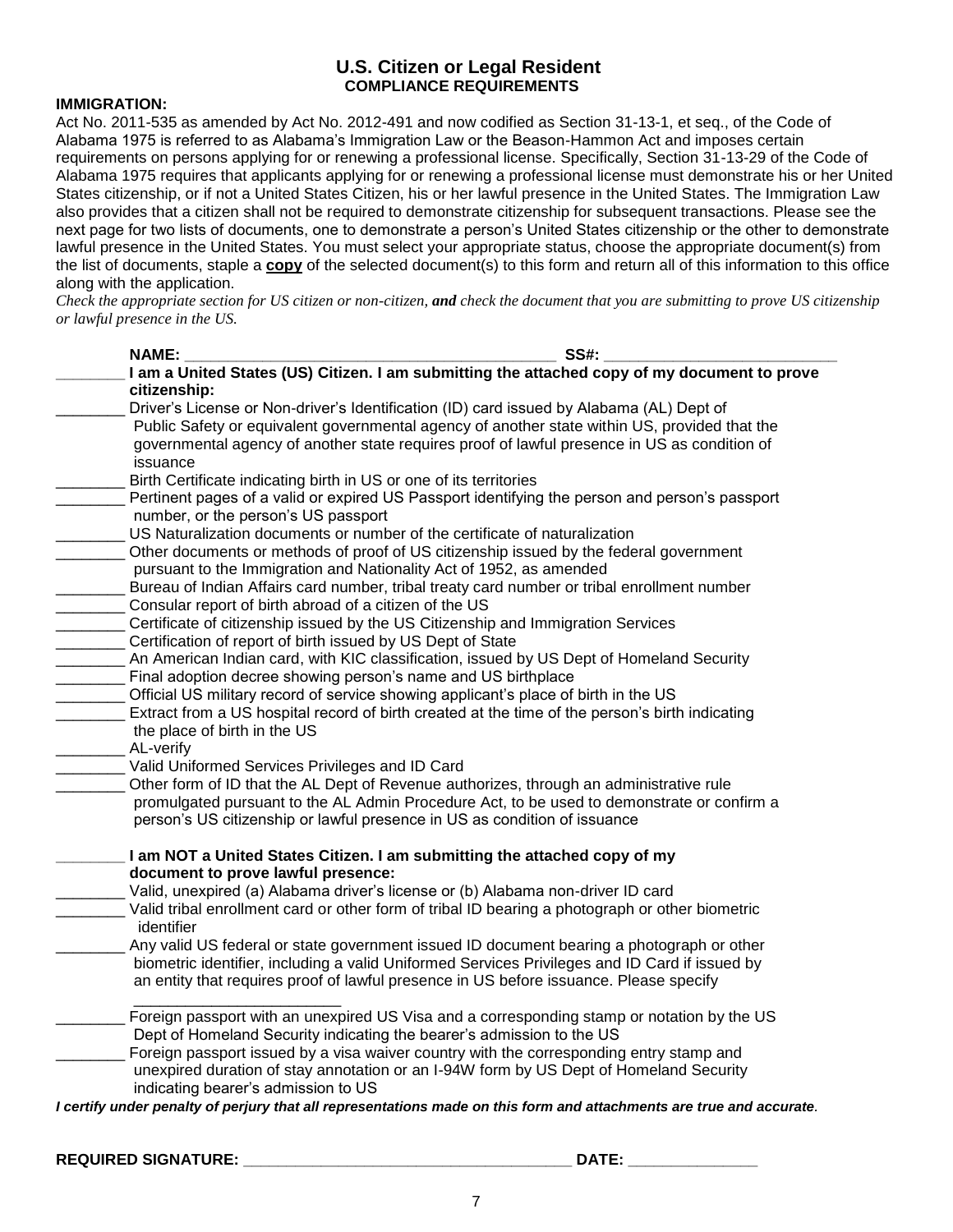

## **Proof of Supervision Only needed for LCSW Level**

|                                                                                                          |            | Phone #: ___________________ |
|----------------------------------------------------------------------------------------------------------|------------|------------------------------|
| Dates of supervision: From __________________<br>MM/DD/YYYY                                              | MM/DD/YYYY |                              |
| I provided ________ hours of supervision per month for a total of _______ months of supervision.         |            |                              |
| Supervision was provided in the social work methods of (check as appropriate):                           |            |                              |
| Social Casework <b>Casework Casework</b> Social Work Research <b>Casework</b> Social Work Administration |            |                              |
| ______ Community Organization ______ Clinical Social Work _______ Other (specify)                        |            |                              |

Please rate the licensee on the following practice characteristics. Please mark every category.

| <b>CHARACTERISTICS</b>                | <b>SATISFACTORY</b> | <b>UNSATISFACTORY</b> | N/A |
|---------------------------------------|---------------------|-----------------------|-----|
| <b>Individual Counseling Skills</b>   |                     |                       |     |
| Appropriate Referral Making           |                     |                       |     |
| <b>Group Counseling Skills</b>        |                     |                       |     |
| Personal Integrity                    |                     |                       |     |
| <b>Consulting Skills</b>              |                     |                       |     |
| Insight Into Client's Problems        |                     |                       |     |
| Ability to Work with Co-Workers       |                     |                       |     |
| Ability to Relate to Co-Workers       |                     |                       |     |
| Ability to be Objective on the Job    |                     |                       |     |
| <b>Ethical Conduct</b>                |                     |                       |     |
| Concern for the Welfare of Clients    |                     |                       |     |
| Sense of Responsibility               |                     |                       |     |
| Recognition of Own Limits             |                     |                       |     |
| Ability to Keep Material Confidential |                     |                       |     |

Explain any rating of "Unsatisfactory" and any additional comments on a separate sheet and attach to this form.

Signature of Supervisor: \_\_\_\_\_\_\_\_\_\_\_\_\_\_\_\_\_\_\_\_\_\_\_\_\_\_\_\_\_\_\_\_\_ Date: \_\_\_\_\_\_\_\_\_\_\_\_\_\_

This evaluation has been discussed with me and I have received a copy of it.

Signature of Supervisee: \_\_\_\_\_\_\_\_\_\_\_\_\_\_\_\_\_\_\_\_\_\_\_\_\_\_\_\_\_\_\_\_\_\_\_ Date: \_\_\_\_\_\_\_\_\_\_\_\_\_\_\_\_

**The original of this from must be mail to**: Alabama State Board of Social Work Examiners 100 North Union Street, Suite 736 Montgomery AL 36130-1620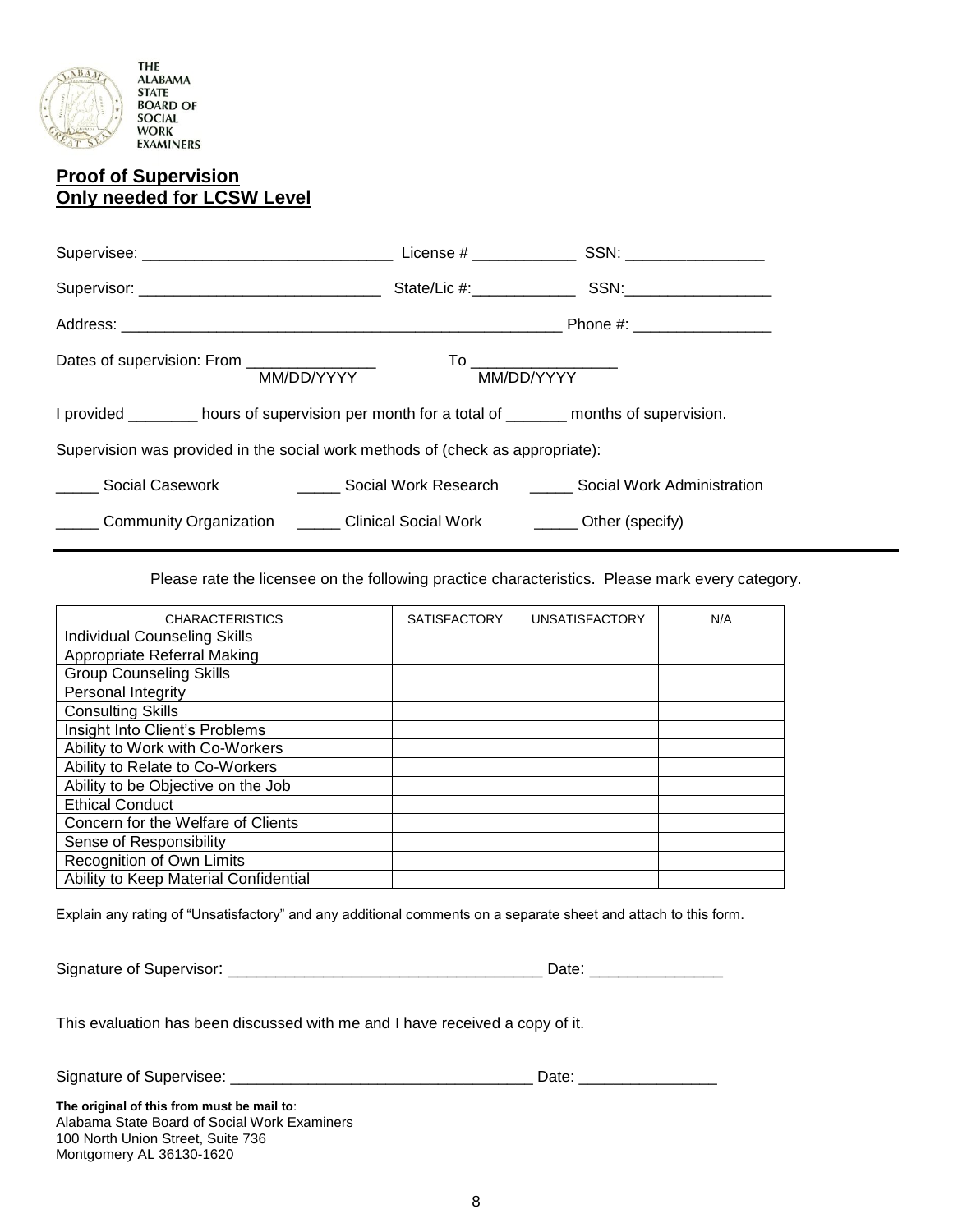# **Verification of Licensure**

**Applicant: Please forward this verification of licensure request to each state, territory or province in which you have ever had a social work license, certification or registration. NOTE: Some boards of social work charge fees for verifying licensure. Please check with the appropriate licensing board and remit the fees with this form.**

| First name:                                         |
|-----------------------------------------------------|
| Middle name(s):                                     |
| Last name:                                          |
| Suffix:                                             |
| Name on original license (if different from above): |

| Mailing Address (Number and street): |                  |
|--------------------------------------|------------------|
| City:                                |                  |
| State/Province:                      | Zip/Postal Code: |
|                                      |                  |

| License type:                   |                                     |
|---------------------------------|-------------------------------------|
| License number:                 |                                     |
| Date issued: (month, day, year) | Expiration date: (month, day, year) |

I have applied for licensure in the State of Alabama. I hereby authorize the state/territory/province of

\_\_\_\_\_\_\_\_\_\_\_\_\_\_\_\_\_\_\_\_\_\_\_\_\_\_\_\_\_\_\_\_\_\_\_\_\_\_\_\_\_\_ to provide the following information to Alabama.

Applicant signature & date:  $\Box$ 

## When form is completed by the Licensing Board, please mail to: Alabama State Board of Social Work Examiners 100 North Union Street, Suite 736 Montgomery, Alabama 36104

## **DO NOT WRITE BELOW THIS LINE – AGENCY USE ONLY**

| This is certify that the above-named individual was issued a license or registration to practice as a:                        |  |  |                                                                                                             |  |  |
|-------------------------------------------------------------------------------------------------------------------------------|--|--|-------------------------------------------------------------------------------------------------------------|--|--|
|                                                                                                                               |  |  | □Social Worker □Masters/Graduate Social Worker □Independent Social Worker □Clinical/Certified Social Worker |  |  |
|                                                                                                                               |  |  |                                                                                                             |  |  |
| License or registration was issued based upon: $\Box$ Examination $\Box$ Endorsement $\Box$ Grandparenting $\Box$ Reciprocity |  |  |                                                                                                             |  |  |
|                                                                                                                               |  |  |                                                                                                             |  |  |
| Exam passed: <u>_______________</u>                                                                                           |  |  | Date exam taken: Date example                                                                               |  |  |
| Other, please explain:                                                                                                        |  |  |                                                                                                             |  |  |
|                                                                                                                               |  |  |                                                                                                             |  |  |
|                                                                                                                               |  |  |                                                                                                             |  |  |
|                                                                                                                               |  |  |                                                                                                             |  |  |